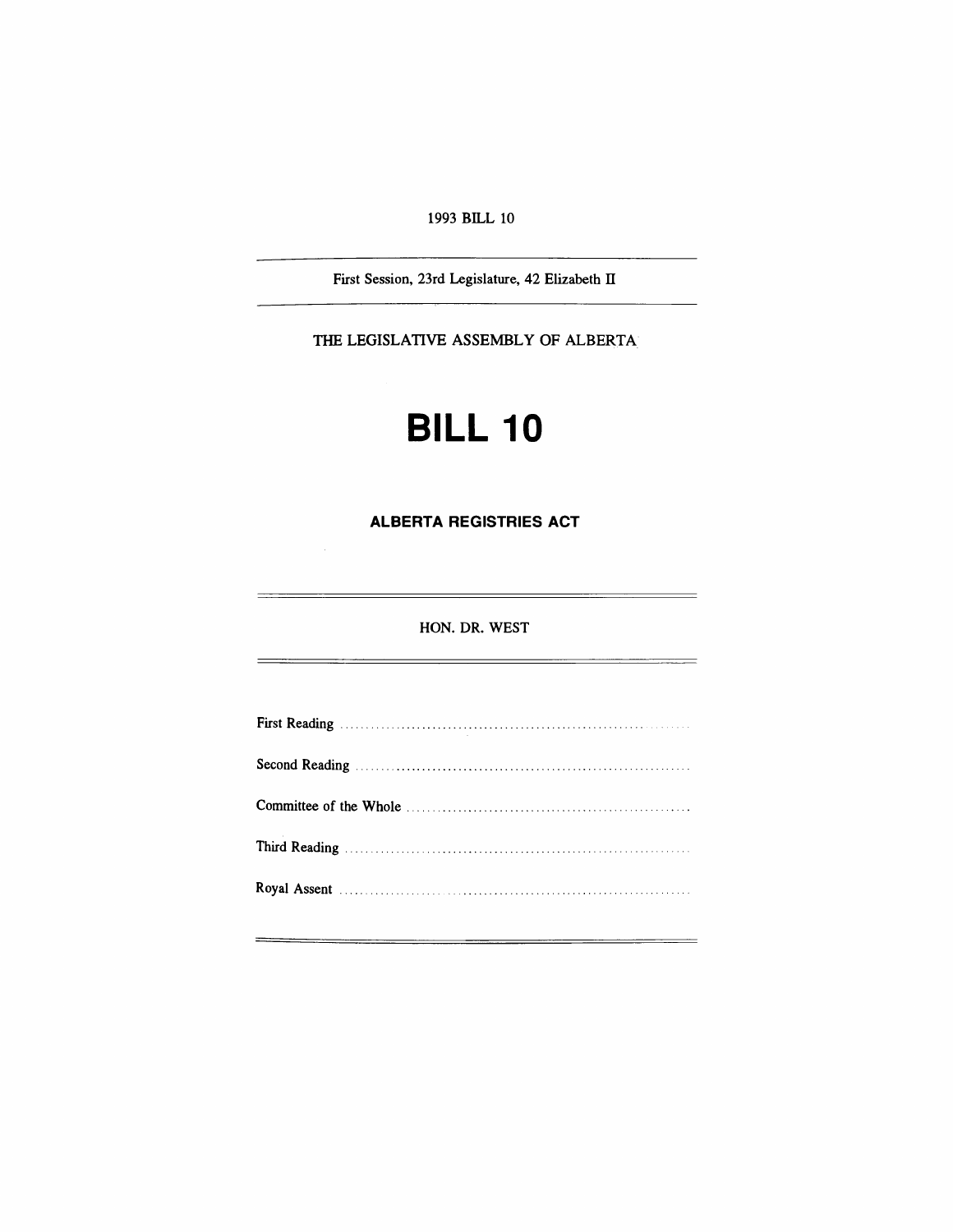*Bill 10*

# **BILL 10**

## 1993

# **ALBERTA REGISTRIES ACT**

*(Assented to*

,1993)

# **Table** of Contents

#### Definitions

 $\frac{1}{2}$ 

 $\mathbf{1}$ 

#### Part 1 The Corporation and Its Business

| Establishment of the Corporation               |  |
|------------------------------------------------|--|
| Purposes of the Corporation                    |  |
| Provision of services by registry agents       |  |
| Registrations by registry agents               |  |
| Agent of Corporation, etc.                     |  |
| Provision of services, etc. by the Corporation |  |
| Funds held in trust                            |  |
| Recovery from registry agents, etc.            |  |
| Regulations                                    |  |

#### Part 2

#### Operation of the Corporation

| Board of the Corporation              |    |
|---------------------------------------|----|
| By-laws and resolutions               |    |
| Corporate powers                      | 13 |
| Advisory or administrative committees | 14 |
| Agent of the Crown                    | 15 |
| Staff of the Corporation              | 16 |
| Delegation of authority               |    |
| Remuneration and expenses             | 18 |
| Liability                             | 19 |
| Business plan                         | 20 |
| Money payable to Corporation          | 21 |
| Technology fund                       | 22 |
| Fees                                  | 23 |
| Depositor in CCITF                    | 24 |
| Fiscal year                           | 25 |
| Annual report                         | 26 |
|                                       |    |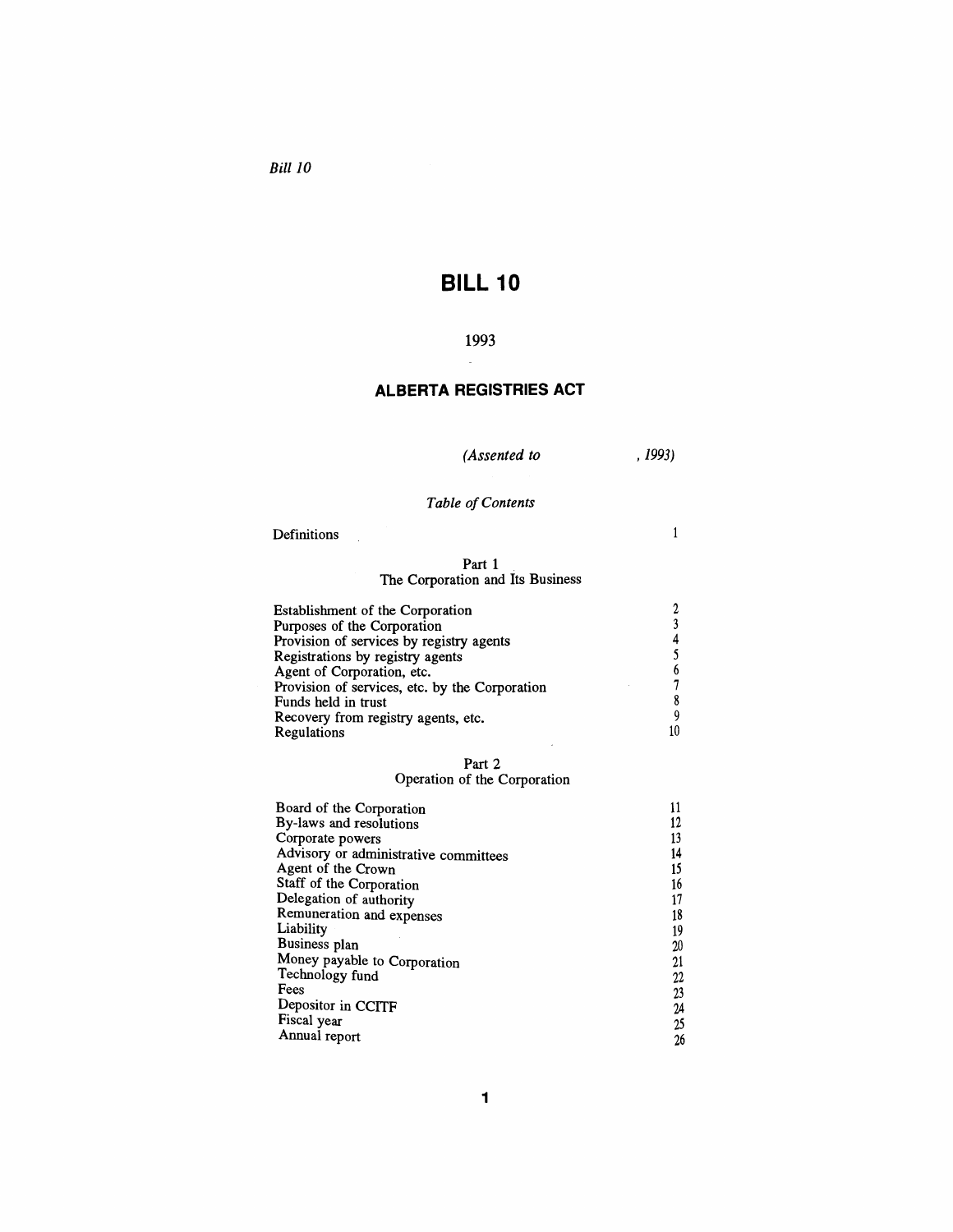| Court order | 27 |
|-------------|----|
| Offences    | 28 |
|             |    |

#### Part 3 Consequential and Commencement

| Consequential amendments | $29 - 40$ |
|--------------------------|-----------|
| Coming into force        |           |

HER MAJESTY, by and with the advice and consent of the Legislative Assembly of Alberta, enacts as follows:

Definitions

#### 1(1) In this Act,

- (a) "Board" means the board of the Corporation;
- (b) "Corporation" means the corporation established under section 2 with the name "Alberta Registries";
- (c) "Minister" means the member of the Executive Council charged by the Lieutenant Governor in Council with the administration of this Act;
- (d) "registry" means a registry, document recording system, information recording system, information bank, data bank or similar system that is designated in a regulation made under section 10;
- (e) "registry agent" means a person who is not an employee of the Corporation or of the Government and who enters into an agreement under section 4 to carry out statutory functions for and to provide services and products to the public on behalf of the Corporation or one or more registries;
- (f) "statutory function" means a duty, task or other function that is performed or otherwise carried out pursuant to an enactment under or in the name of the office of a statutory officer;
- (g) "statutory officer" means a person who holds an office that is established or otherwise provided for under an enactment
- (2) For the purposes of this Act,
	- (a) a reference to registrations includes
		- (i) the registration of a document in a registry,
		- (ii) the recording of information in a registry,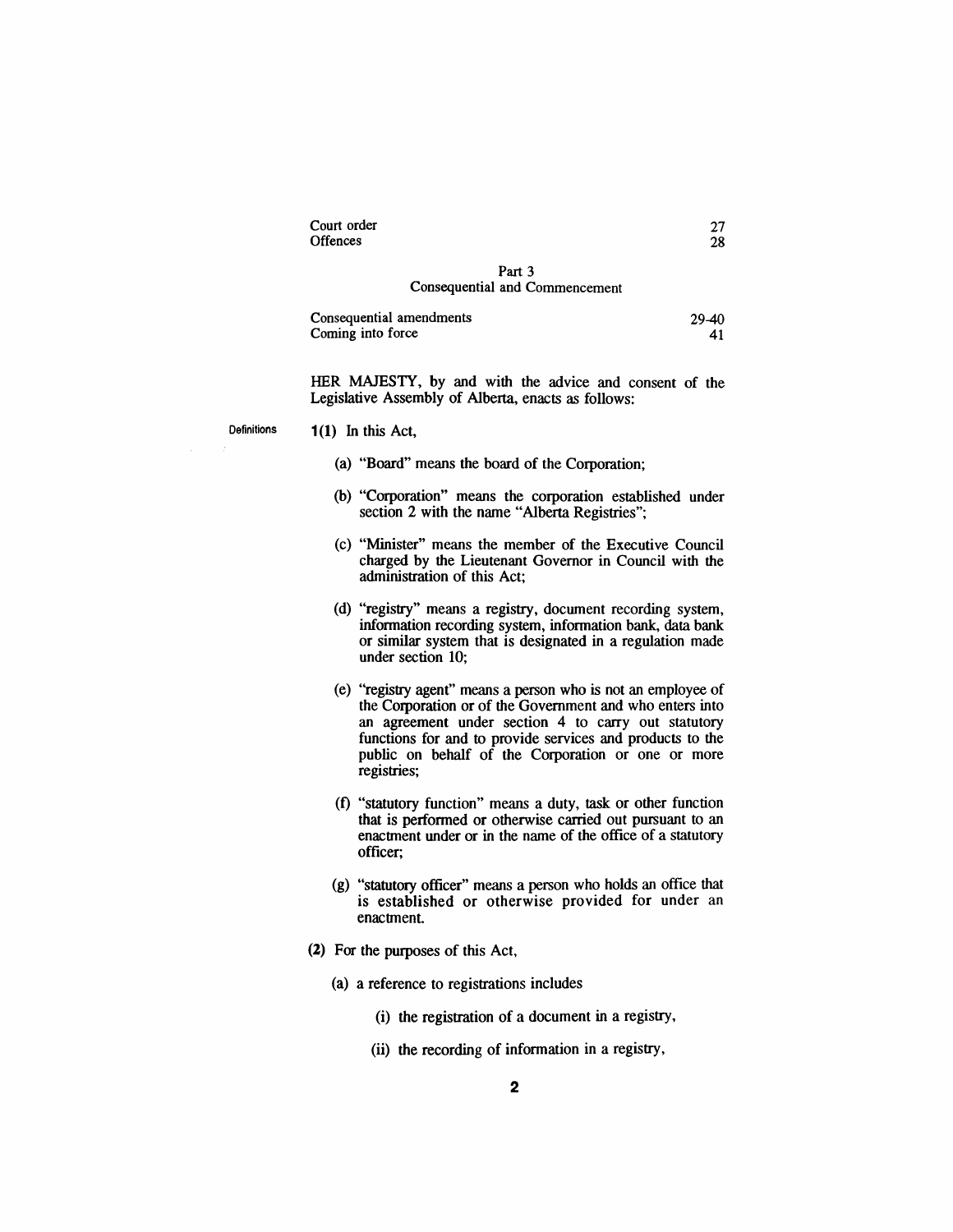- (iii) the filing of a document in a registry,
- (iv) the providing of a docwnent or information to a registry for the purposes of making a filing or registration in the registry, and
- (v) the issuance of a document by or in a registry under which a person has title to, claims an interest in or affects the status of property,

or anyone or more of those functions, but does not include the provision of information that is not provided as part of carrying out a function referred to in subclauses (i) to  $(y)$ ;

(b) a reference to the public includes any individual, organization, corporation, public institution or government and their heirs, executors, administrators or other legal representatives, as the case may be.

#### **PART 1**

#### **THE CORPORATION AND ITS BUSINESS**

Establishment of the Corporation

2 There is hereby established a corporation with the name "Alberta Registries" consisting of the members of the Board.

Purposes of the Corporation

- 3 The purposes of the Corporation are the following:
	- (a) where directed to do so by the Minister,
		- (i) to supervise on behalf of the Minister the operation of one or more enactments that are administered by the Minister, and
		- (ii) to administer registries;
	- (b) subject to any enactment of the Province of Alberta governing the accessibility or provision of information, to provide to the public information
		- (i) that is maintained in or by a registry, or
		- (ii) that is provided to the Corporation for the purposes of bemg made available to the public;
	- $(c)$  where authorized to do so pursuant to a regulation made under section 5, to permit registry agents to carry out, on behalf of the public, registrations in a registry using the facilities and services provided by registry agents;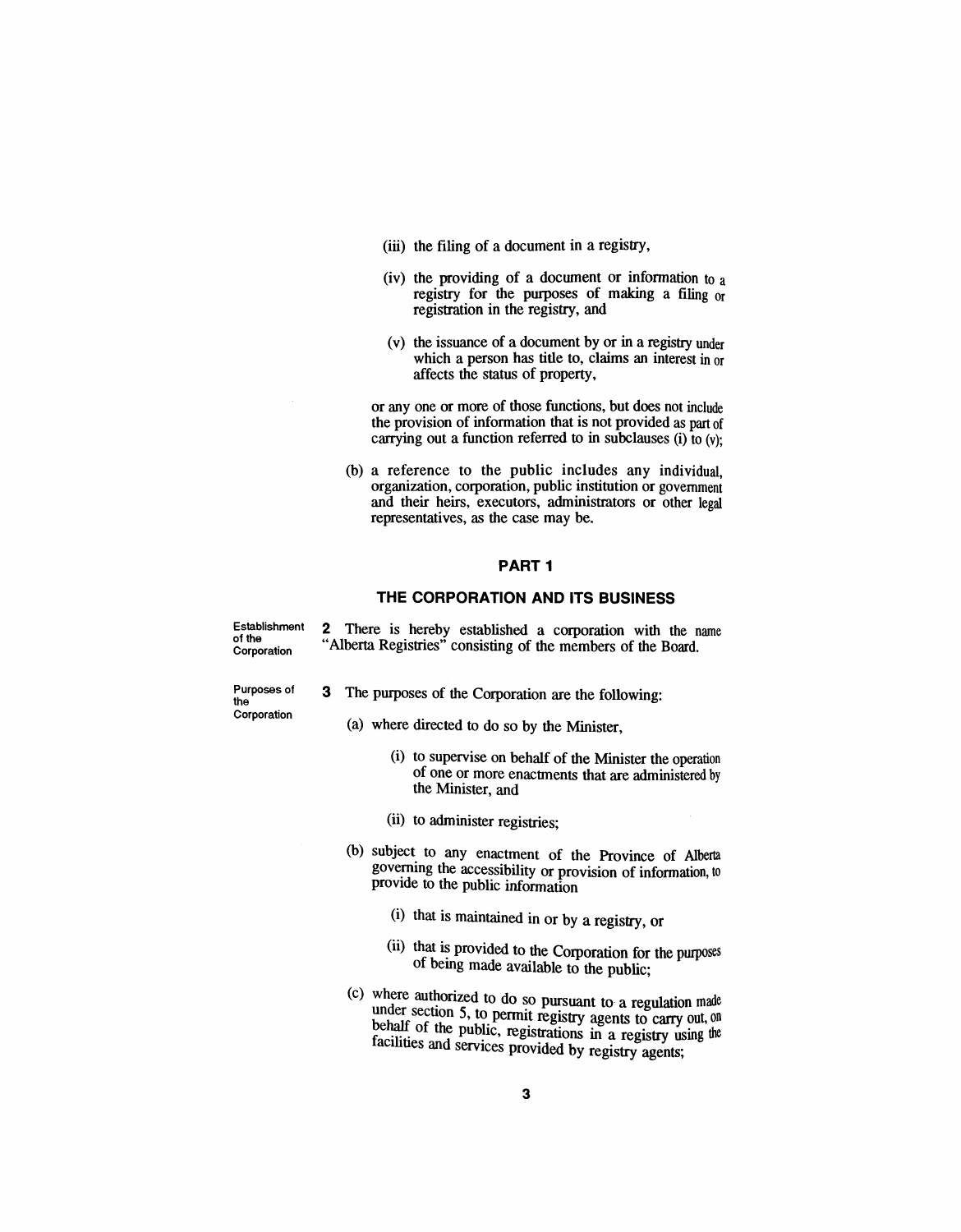- (d) to generate revenue
	- (i) through the operation of the registries;
	- (ii) by selling or otherwise providing information that is maintained in the registries or that is provided to the Corporation for the purposes of being sold or otherwise being made available to the public through the Corporation;
	- (iii) through the provision of services or products offered by the Corporation;
	- (iv) through the disposal of intellectual property.

Provision of services by registry agents 4(1) The Corporation may enter into an agreement with a person under which the person is authorized to be a registry agent for the purposes of carrying out statutory functions for and providing services or products to the public on behalf of the Corporation or one or more registries.

(2) Notwithstanding that an enactment provides that a statutory function is to be carried out by a statutory officer, a registry agent may carry out that statutory function where permitted to do so under this Act, the regulations or an agreement entered into under this Act.

- (3) Where
	- (a) a registry agent carries out a statutory function for or provides a service or a product to a person, and
	- (b) a fee or charge is payable to the Corporation with respect to the carrying out of the statutory function or the provision of the service or product,

the Corporation may authorize that registry agent to collect from that person for the registry agent's benefit a service charge that is in addition to the fee or charge that is payable to the Corporation.

(4) If the Corporation sets the maximum or minimum amount that a registry agent may collect by way of a service charge for carrying out a statutory function or providing a service or a product, the amount of the service charge that the registry agent may collect for carrying out that statutory function or providing that service or product must not be greater than the maximum amount or less than the minimum amount, as the case may be, that is set by the Corporation.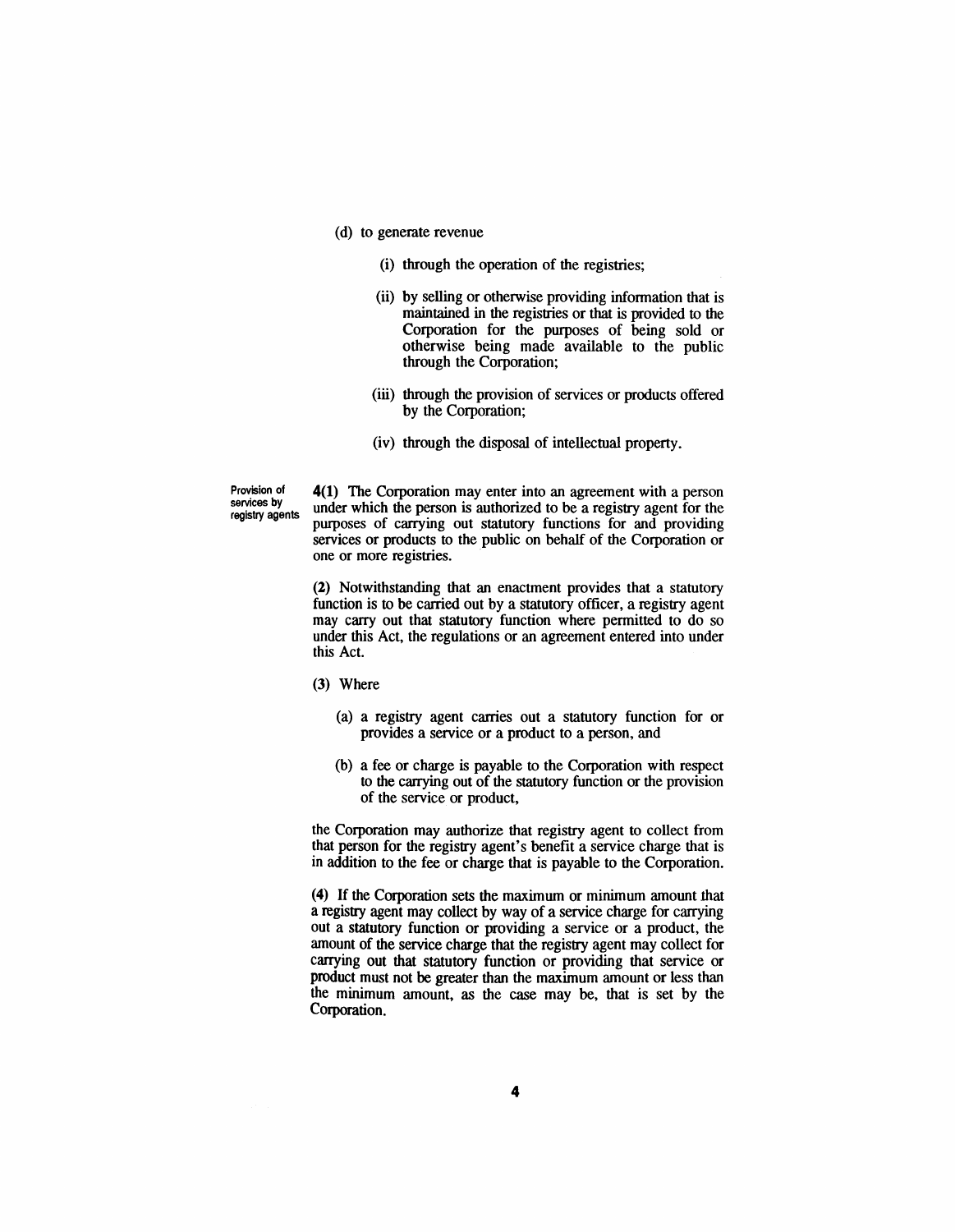**Registrations** by registry agents

5(1) The Lieutenant Governor in Council may by regulation authorize the Corporation to enter into agreements with registry agents under which registry agents may carry out, on behalf of the public, registrations in a registry using the facilities and services provided by registry agents.

(2) A registry agent shall not carry out registrations in a registry on behalf of the public except when permitted to do so under an agreement entered into between the Corporation and the registry agent and in accordance with that agreement.

(3) For the purposes of carrying out registrations under the enactments under which a registry operates using the facilities and services provided by registry agents, the Lieutenant Governor in Council may, notwithstanding any provision of those enactments, make regulations facilitating the carrying out of registrations in that registry using the facilities and services provided by registry agents.

Agent of Corporation, etc.

6(1) A registry agent is an agent of the Corporation and the Crown in right of Alberta, but only for the purposes of carrying out functions or duties or exercising powers as permitted pursuant to this Act or the agreement entered into between the Corporation and the registry agent.

(2) Where a statutory function is carried out by a registry agent, that statutory function is deemed to have been carried out by the appropriate statutory officer.

Provision of services, etc. by the Corporation

7(1) The Corporation may enter into an agreement with a person who is not a registry agent under which that person acquires services or products that are provided by the Corporation or a registry.

(2) Where a person enters into an agreement with the Corporation under subsection (1), that person is not by virtue of that agreement or any dealings carried out under that agreement an agent of the Corporation or of the Crown in right of Alberta.

Funds held in trust

8(1) Where a registry agent or other person has possession of or control over funds that are owing to the Corporation,

- (a) those funds are impressed with a trust for the benefit of the Corporation, and
- (b) that registry agent or other person holds those funds in trust for the Corporation whether the registry agent or other person holds those funds separately or has commingled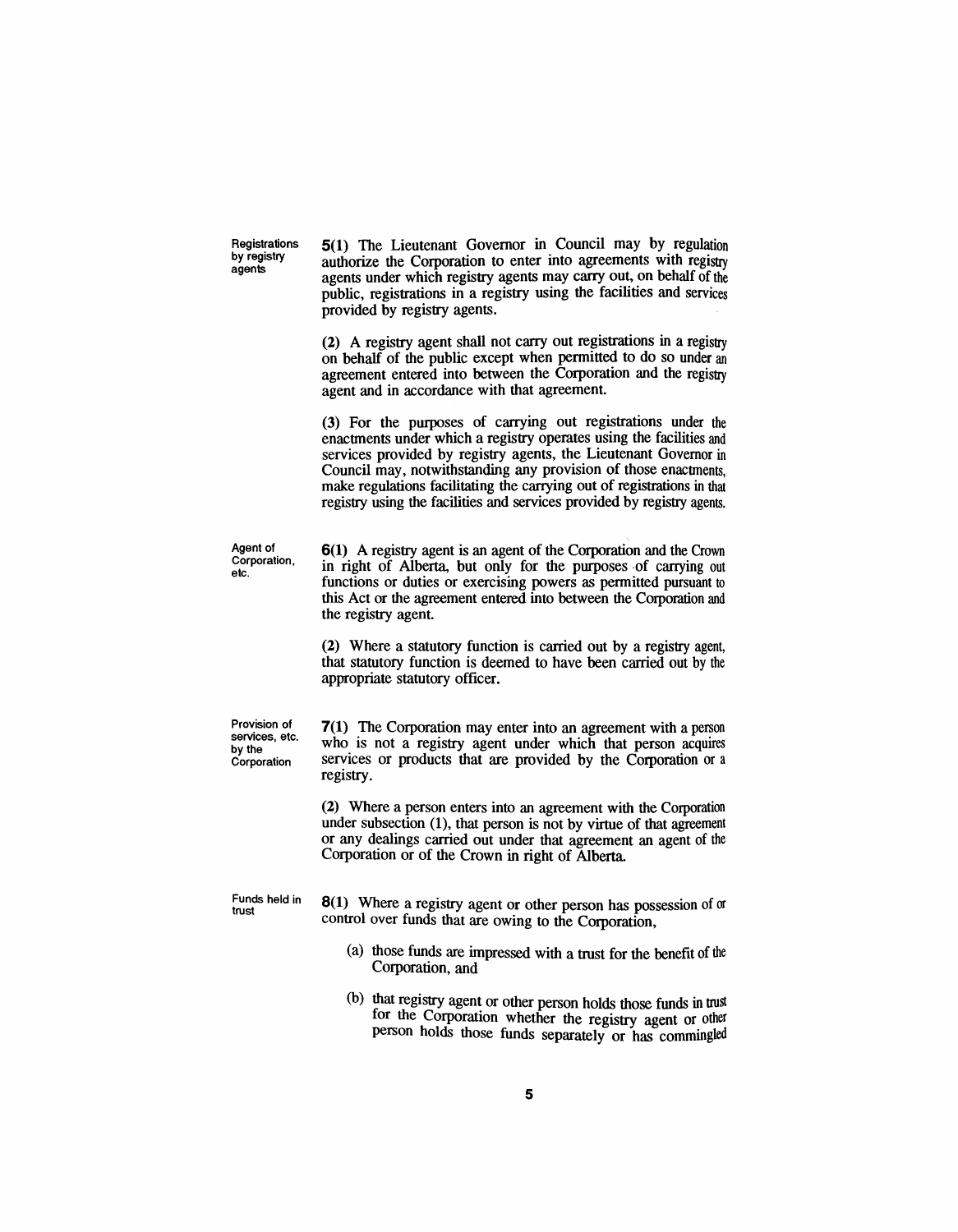those funds with other funds that are not owing to the Corporation.

(2) Nothing in subsection (1) shall be construed so as to require trust funds to be held in a separate account or an account designated as a trust account unless the regulations require that those funds be so held.

registry agents, etc.

- Recovery from 9 If the Corporation or the Government
	- (a) is liable for something done or omitted to be done by a registry agent or other person,
	- (b) assumes the liability for something done or omitted to be done by a registry agent or other person, or
	- (c) assumes an obligation for something done or omitted to be done by a registry agent or other person,

and the Corporation or the Government makes a payment in respect of that liability or obligation, the registry agent or the other person, as the case may be, shall, where requested to do so by the Corporation or Government, indemnify the Corporation or the Government for that payment and any interest owing in respect of that payment, notwithstanding any law or agreement that provides otherwise.

Regulations

- 10(1) The Lieutenant Governor in Council may make regulations
	- (a) designating the registries, document recording systems, information recording systems, information banks, data banks or similar systems that are to be administered by the Corporation;
	- (b) governing the holding and handling of money by registry agents;
	- (c) governing the carrying out of statutory functions and the provision of services or products;
	- (d) governing the provision of information.

(2) Where an enactment under which a registry operates provides for the carrying out of statutory functions or the provision of services or products in respect of the registry, the Minister may. notwithstanding that enactment. make regulations for the purposes of facilitating the carrying out of statutory functions for or the provision of services or products to the public other than the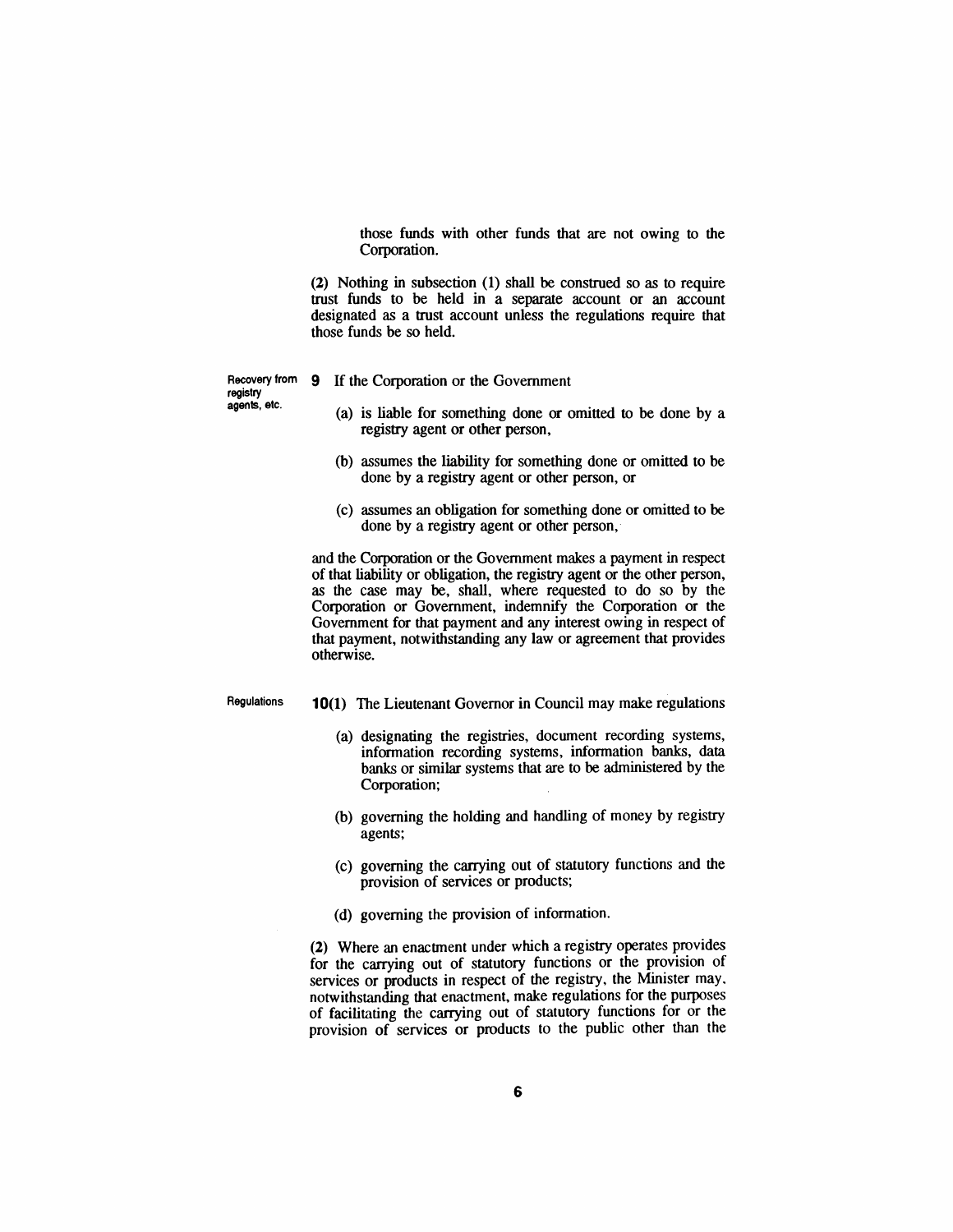carrying out of registrations, as the case may be, using the facilities and services provided by registry agents.

(3) Where the Corporation is directed under section 3(a) to supervise the operation of an enactment on behalf of the Minister, the Lieutenant Governor in Council may, notwithstanding any provision in that enactment respecting the establishment or collection of any fees or charges under that enactment, make regulations

- (a) prescribing any fees or charges to be paid with respect to registrations carried out under that enactment;
- (b) authorizing the Corporation to charge any fees or charges, other than fees or charges referred to in clause (a), that the Corporation considers appropriate for the carrying out of statutory functions or the provision of information, services or products under or relating to that enactment.
- (4) If
	- (a) a fee or charge is established pursuant to an enactment, and
	- (b) a fee or charge is established or provided for under subsection (3),

with respect to the same matter, the fee or charge referred to in clause (b) prevails over the fee or charge referred to in clause (a).

#### PART 2

### **OPERATION OF THE CORPORATION**

Board of the **Corporation** 

- **11(1)** The Board shall be made up of
	- (a) the Minister,
	- (b) the chief executive officer of the Corporation, and
	- (c) not more than 3 other persons appointed by the Lieutenant Governor in Council as members of the Board.

(2) The Minister is the chair of the Board and the chief executive officer is the vice-chair of the Board.

(3) The chair may designate a member of the Board to act as the charr when the chair and the vice-chair are absent or otherwise unable to act.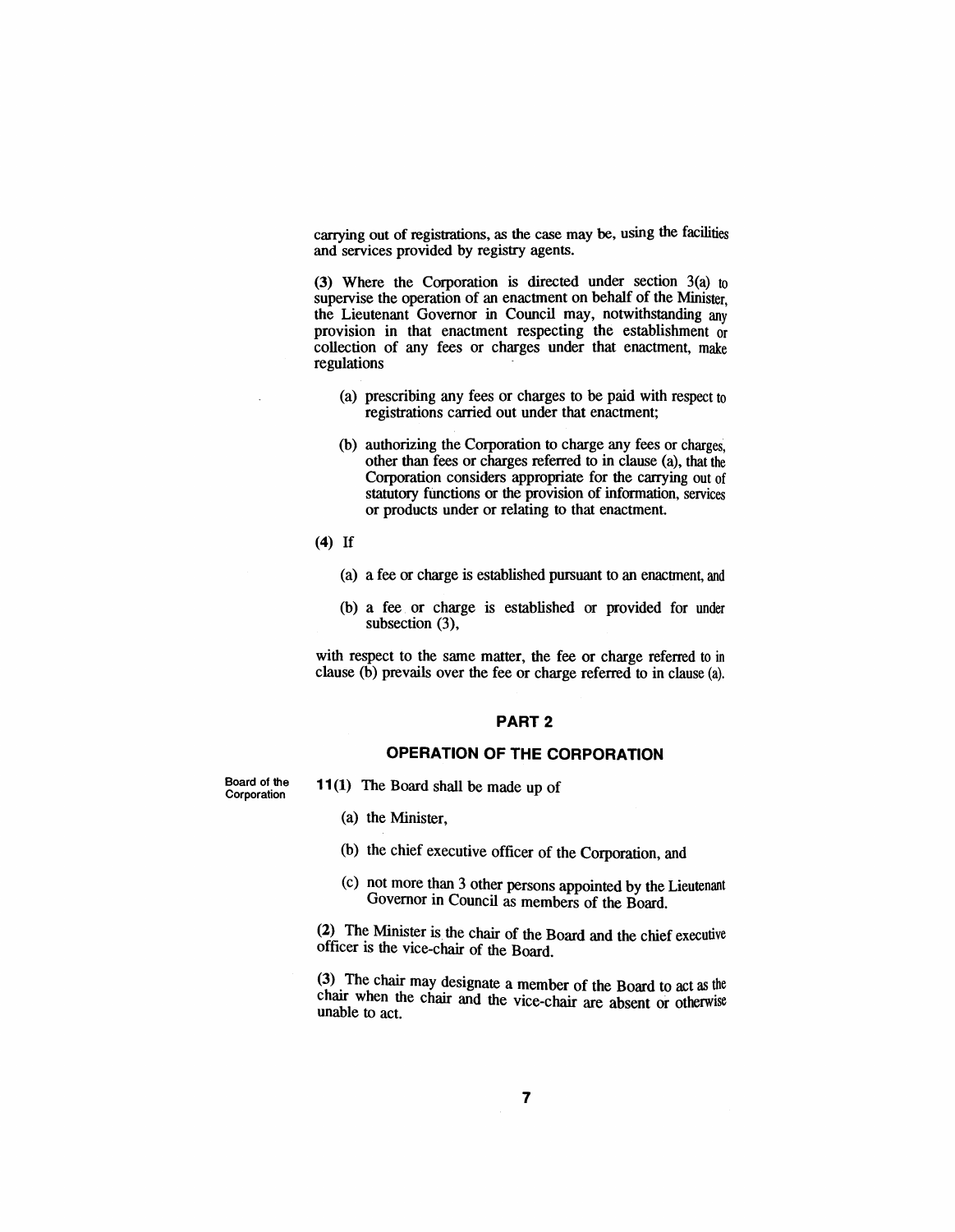(4) A quorum of the Board is a majority of the members then holding office.

By-laws and resolutions

#### 12(1) The Board may make by-laws respecting the following:

- (a) the calling of meetings of the Board;
- (b) the conduct of business at meetings of the Board;
- (c) the duties and conduct of members of the Board;
- (d) subject to the regulations, the conduct of the business, affairs and operation of the Corporation generally.

(2) At its meetings, the Board may exercise any of its powers by resolution except where some other mode of exercising a power is prescribed by this Act.

(3) The *Regulations Act* does not apply to a by-law or resolution made by the Board.

Corporate 13(1) For the purposes of carrying out its functions under this Act, the Corporation has the capacity and, subject to this Act, the rights, powers and privileges of a natural person.

> (2) Notwithstanding subsection (1), the Corporation does not have the following powers:

- (a) the power to borrow funds;
- (b) the power to acquire securities;
- (c) the power to hold an estate in fee simple in real property.

Advisory or administrative committees

powers

**14(1)** The Board may establish any committees or councils that the Board considers necessary or desirable to act in an advisory or administrative capacity in connection with any of the policies, programs, services or other matters that come under the administration or supervision of the Corporation.

(2) The Board may, with respect to any committee or council established under this section,

- (a) appoint or provide for the manner of appointment of its members,
- (b) prescribe the term of office of any member,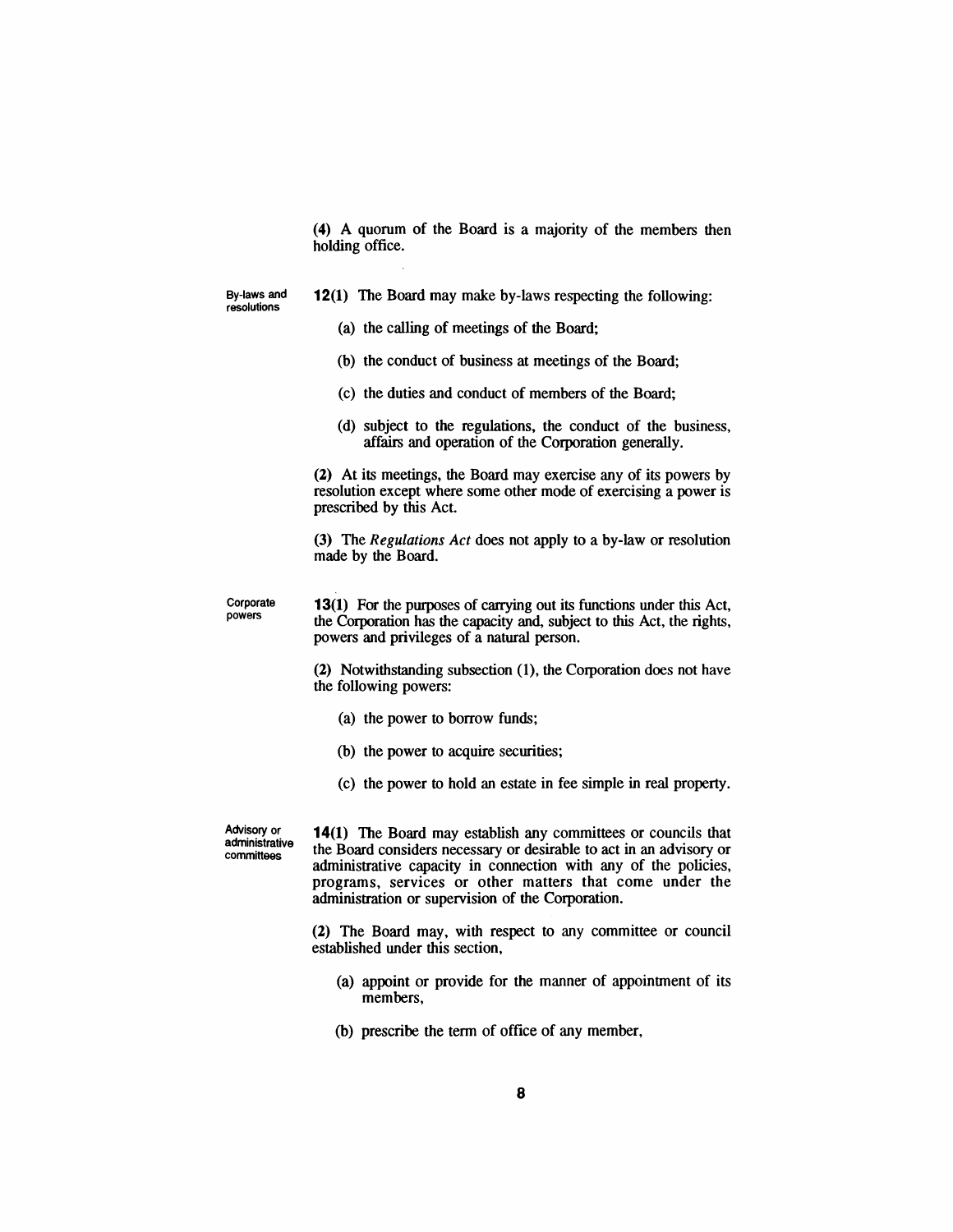- (c) designate a chair, vice-chair and secretary, and
- (d) authorize, fix and provide for the payment of remuneration and expenses to its members.

(3) A committee or council established pursuant to this section may make rules of procedure, subject to the approval of the Board governing the calling of meetings, the procedure to be used at and the conduct of the meetings, reporting and any other matters as required.

(4) A committee or council established pursuant to this section may exercise the powers and shall perform the duties and functions that the Board approves or confers or imposes on it.

(5) The Corporation shall, with respect to any committee or council established under this section,

- (a) pay to the members of the committee or council remuneration and the expenses incurred in the course of carrying out their duties under this section, and
- (b) provide to the committee or council the administrative, secretarial and technical services that are required by the committee or council.

Agent of the **Crown** 

15(1) The Corporation is for the purposes of this Act an agent of the Crown in right of Alberta, and the powers of the Corporation provided for under this Act may be exercised by the Corporation only as an agent of the Crown.

(2) An action or other legal proceeding in respect of a right or obligation acquired or incurred by the Corporation on behalf of the Crown in right of Alberta, whether in the name of the Corporation or in the name of the Crown in right of Alberta, may be brought by or taken against the Corporation in the name of the Corporation in any court that would have jurisdiction if the Corporation were not an agent of the Crown.

Staff of the Corporation 16(1) In accordance with the *Public Service Act,* there may be appointed a chief executive officer of the Corporation and employees required by the Corporation for the carrying out of the functions of the Corporation.

(2) The chief executive officer, subject to any direction given by the Board,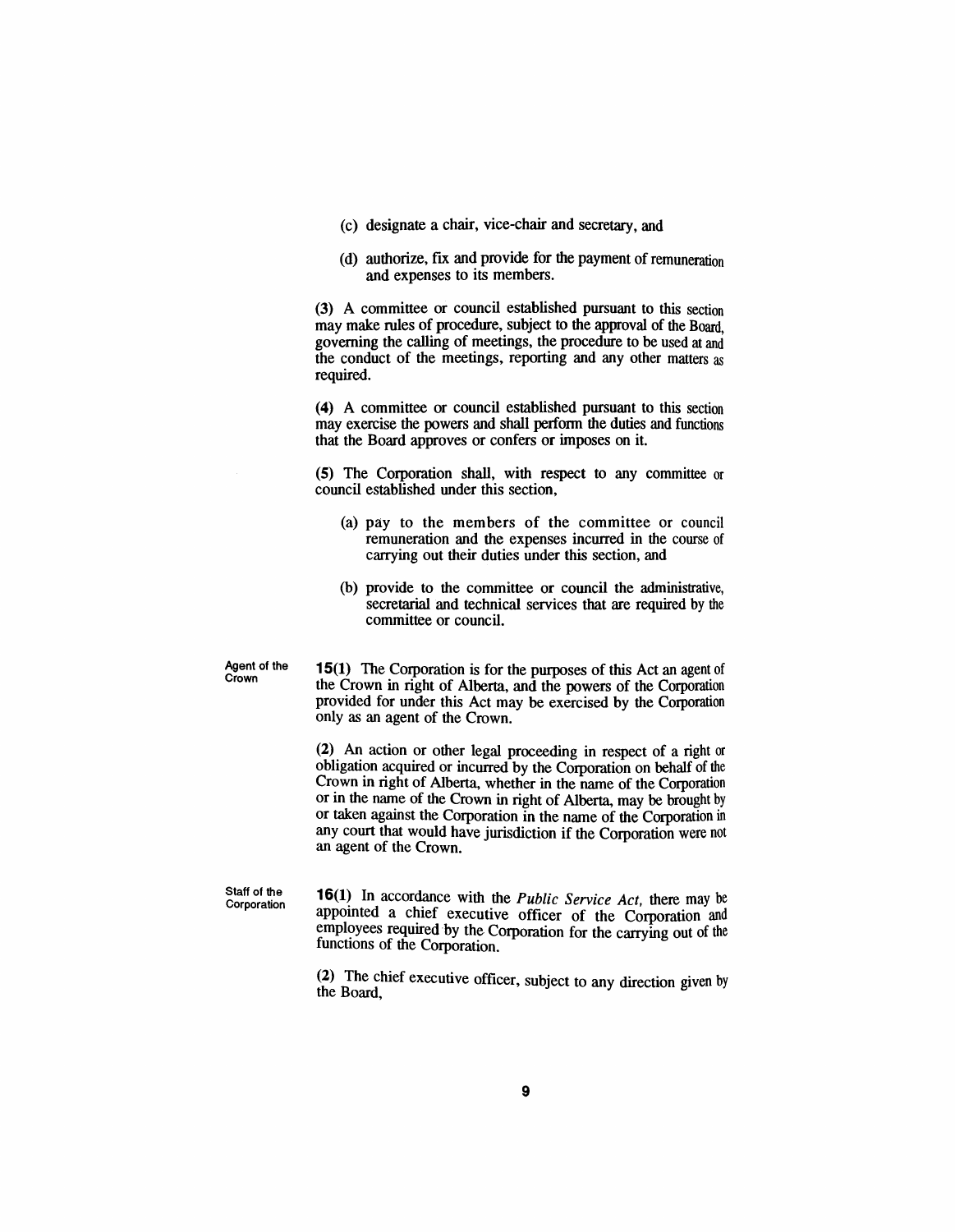- (a) has control over and is responsible for the organization, administration and management of the Corporation, its staff and their activities,
- (b) is responsible for the Corporation's activities, and
- (c) is responsible for the administrative and business practices of the Corporation.

authority

- Delegation of 17(1) Where,
	- (a) under this Act, or
	- (b) under another enactment that relates to matters that come under this Act,

the Minister is authorized to do an act or thing, other than to make regulations or to make a direction referred to in section 3(a), the Minister may authorize the Corporation to do that act or thing.

- (2) The Corporation may authorize
	- (a) an employee of the Government who is under the administration of the Corporation, or
	- (b) a committee or council established under this Act or any member of the Board or of a committee or council established under this Act,

to do any act or thing that the Corporation is required or permitted to do under this Act or pursuant to an authorization given under subsection (1).

(3) The chief executive officer may authorize an employee of the Government who is under the administration of the Corporation to do any act or thing that the chief executive officer is required or permitted to do under this Act.

(4) An authorization given under this section may be

- (a) general or applicable to a particular case, and
- (b) conditional or unconditional.

(5) Notwithstanding that a person has given an authorization under this section, that person may do the act or thing in respect of which the authorization was given.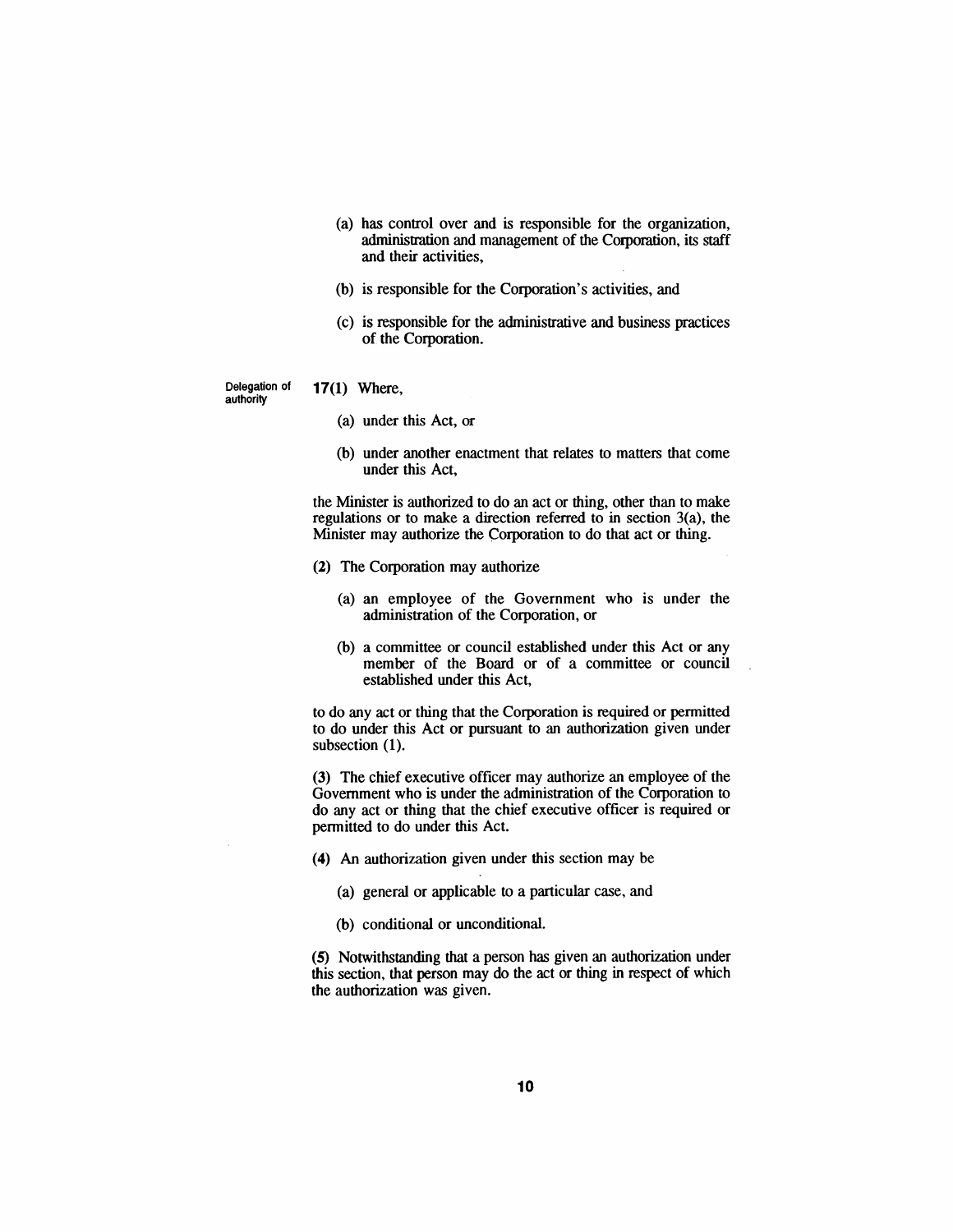Remuneration **18** The Corporation shall, as determined by the Lieutenant and expenses Governor in Council nay members of the Board other than the Governor in Council, pay members of the Board, other than the Minister or persons who are employed under the *Public Service Act,* remuneration and travelling, living and other expenses incurred in the course of carrying out their duties as members of the Board under this Act.

Liability **19** The members of the Board, officers of the Corporation and employees of the Government who are under the administration of the Corporation are not personally liable for anything done or omitted to be done in good faith in the exercise or purported exercise of a power under this Act or any other enactment.

Business plan 20(1) In each year the Corporation shall submit to the Treasury Board for approval a business plan governing the Corporation's operations for the next fiscal year.

> (2) On considering a business plan submitted to it under subsection (1), the Treasury Board may approve the business plan, approve the business plan subject to changes prescribed by the Treasury Board or reject the business plan.

> (3) Once a business plan is approved by the Treasury Board, the Corporation shall carry out its operations for the fiscal year for which the business plan is approved in accordance with the approved business plan.

> (4) If a fiscal year commences before the Treasury Board approves a business plan for that fiscal year, the Corporation shall continue to carry out its operations in accordance with the latest business plan that was approved by the Treasury Board.

> (5) The Treasury Board may at any time amend a business plan where it considers it appropriate to do so.

Money payable to Corporation

#### 21(1) Where

- (a) the Corporation is supervising the operation of an enactment on behalf of the Minister, and
- (b) money is payable to the Government under that enactment,

that money, notwithstanding the *Financial Administration Act* or any other enactment, shall be paid to the Corporation.

(2) Where an enactment referred to in subsection  $(1)(a)$  provides for an insurance, assurance, indemnity or similar fund with respect to the operation of a registry, the Corporation shall provide or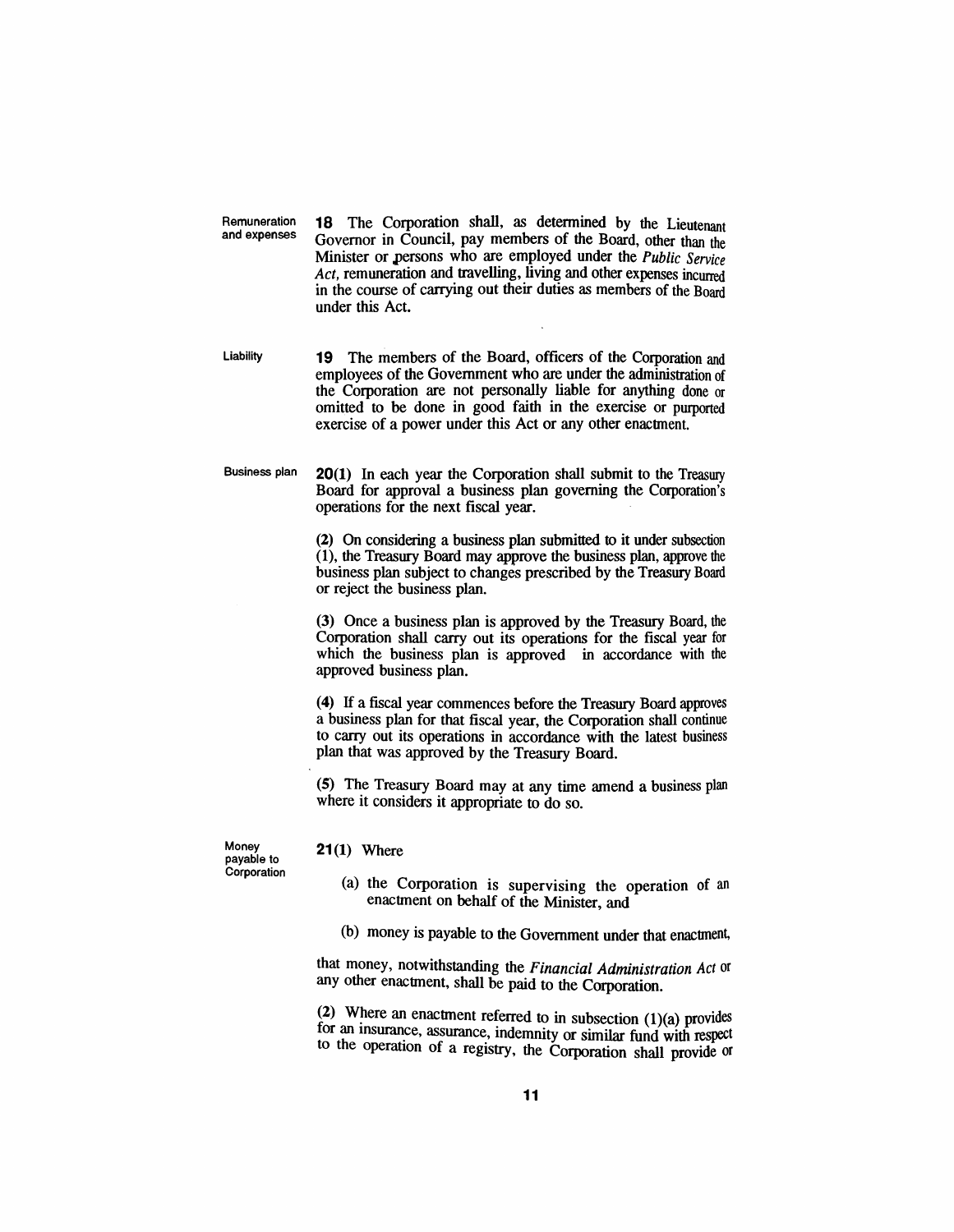|                              | otherwise make arrangements for that fund so that the fund is<br>operated in accordance with the intent of that enactment.                                                                                                                                                    |
|------------------------------|-------------------------------------------------------------------------------------------------------------------------------------------------------------------------------------------------------------------------------------------------------------------------------|
| Technology<br>fund           | 22 From funds received by the Corporation that are surplus to its<br>operation, the Corporation shall, subject to the direction of the<br>Treasury Board, establish and maintain a fund to provide sufficient<br>resources as required by the Corporation for the purposes of |
|                              | (a) developing, enhancing, redesigning and maintaining<br>computer and communication systems, and                                                                                                                                                                             |
|                              | (b) purchasing, replacing, maintaining and relocating<br>computers and communication equipment and ancillary<br>equipment                                                                                                                                                     |
|                              | that are necessary for the conducting of the Corporation's business.                                                                                                                                                                                                          |
| Fees                         | Except where a fee or charge is established by regulation, the<br>23 -<br>Corporation may charge any fee or charge that the Corporation<br>considers appropriate for the provision of information, services or<br>products that are provided by the Corporation.              |
| Depositor in<br><b>CCITF</b> | The Corporation may be designated as a depositor in the<br>24<br><b>Consolidated Cash Investment Trust Fund.</b>                                                                                                                                                              |
| <b>Fiscal year</b>           | The fiscal year of the Corporation is the period commencing<br>25<br>on April 1 and ending on the following March 31.                                                                                                                                                         |
| Annual report                | <b>26(1)</b> The Corporation shall, as soon as possible after the end of<br>each fiscal year, provide the Minister with a report that summarizes<br>the operation of the Corporation during the last fiscal year.                                                             |
|                              | (2) The Minister shall lay a copy of the report before the<br>Legislative Assembly if it is sitting and, if it is not sitting, within<br>15 days after the commencement of the next sitting.                                                                                  |
| Court order                  | <b>27(1)</b> If a person fails to comply with this Act or a regulation or<br>an agreement made under this Act, the Corporation may apply to<br>the Court of Queen's Bench for an order granting the relief<br>provided for under subsection (5).                              |
|                              | (2) An application under this section shall be by way of an<br>originating notice.                                                                                                                                                                                            |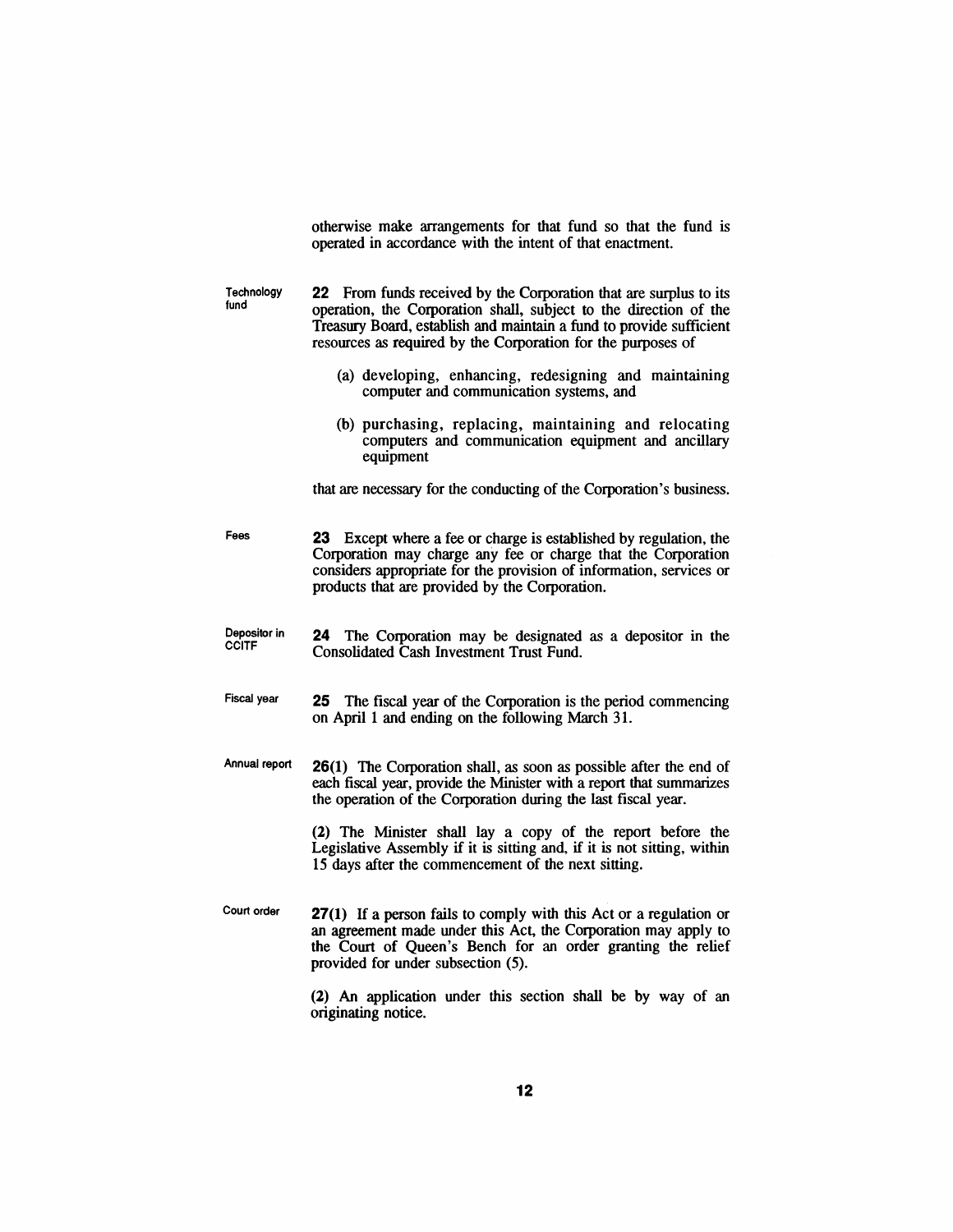(3) On the filing of an originating notice with the clerk of the Court of Queen's Bench, the Court may, if it considers it necessary in the circumstances, hear an interim application on 2 days' notice and make an interim order granting such relief as the Court considers appropriate pending the determination of the application.

(4) An interim order under subsection  $(3)$  may be made ex parte if the Court considers it appropriate to do so in the circumstances.

(5) On hearing an application the Court may do one or more of the following:

- (a) direct the person to comply with this Act, the regulations or the agreement, as the case may be;
- (b) direct a person to cease carrying out any action that in the opinion of the Court does not comply with this Act, the regulations or the agreement, as the case may be;
- (c) give those directions that it considers necessary in order to ensure compliance with this Act, the regulations or the agreement, as the case may be;
- (d) make its order subject to any terms or conditions that the Court considers appropriate;
- (e) dismiss the application;
- (t) award costs.

(6) Nothing in this section shall be construed so as to restrict or otherwise affect any right of action or remedy that the Corporation has at law or under an enactment.

**Offences** 

#### 28(1) No person shall

(a) purport to be a registry agent, or

(b) carry on the business of a registry agent,

unless that person is a registry agent under this Act

(2) Where a regulation is made under this Act governing the provision of information, no person shall provide information in contravention of that regulation.

(3) A person who contravenes subsection (1) or (2) or section  $5(2)$ is guilty of an offence and liable to a fine of not more than  $$10,000$ or to a term of imprisonment of not more than one year or to both a fine and a term of imprisonment.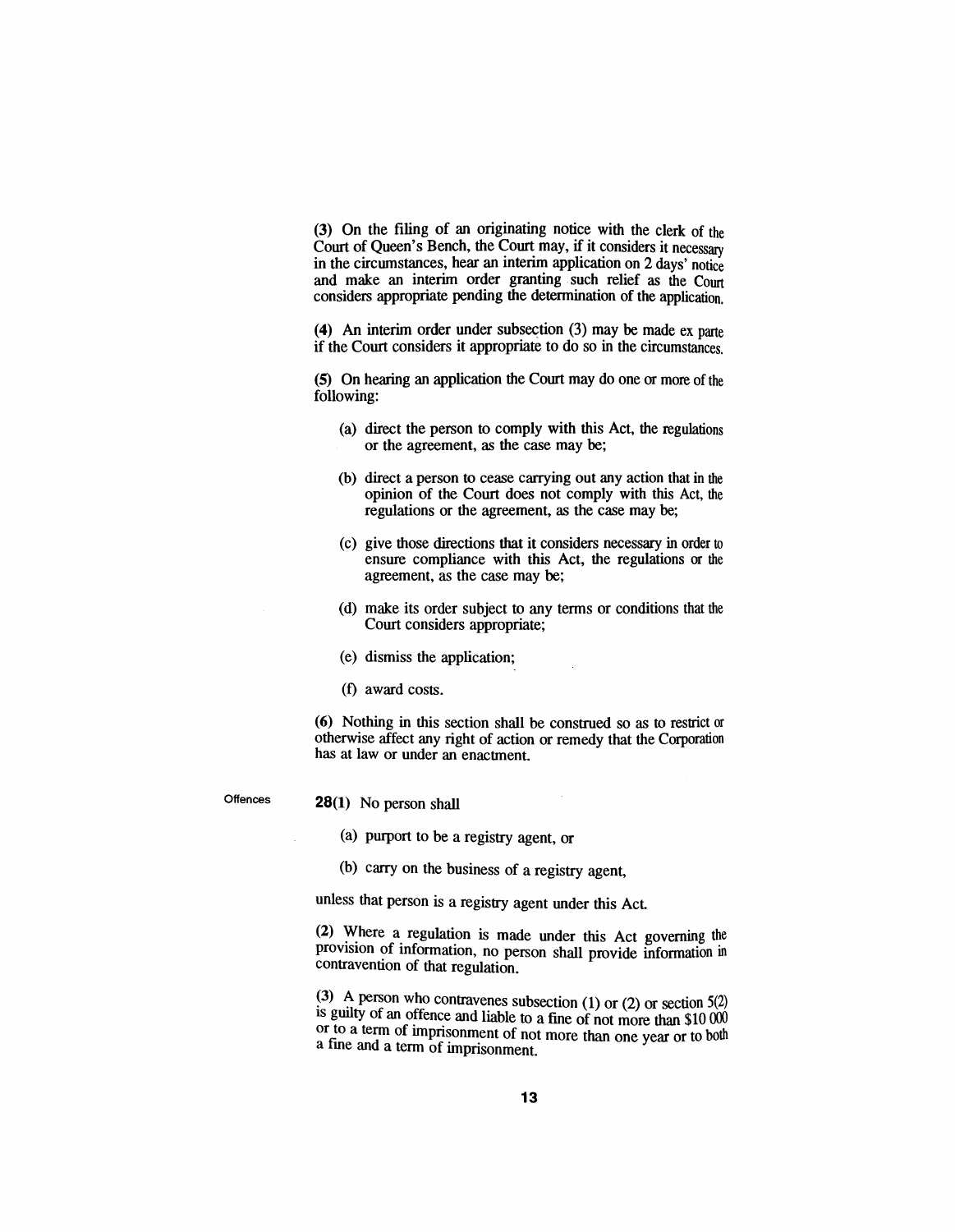#### PART 3

#### **CONSEQUENTIAL AND COMMENCEMENT**

| Amends RSA<br>1980 cA-17 | <b>29</b> The Alberta Corporate Tax Act is amended in section $77(3)(b)$ |
|--------------------------|--------------------------------------------------------------------------|
|                          | by striking out "a person employed or engaged by the Government          |
|                          | in the Department of Consumer and Corporate Affairs" and                 |
|                          | <i>substituting</i> "the Registrar of Corporations or the Registrar of   |
|                          | Companies or a person employed or engaged by the Government              |
|                          | and under the administration of either of those Registrars".             |

- Amends SA 1981 cB-15 **30** *The Business Corporations Act is amended by repealing section 1(1) and substituting the following:*
	- (1) "Minister" means the member of the Executive Council charged by the Lieutenant Governor in Council with the administration of this Act;
- Amends RSA 1980 cD-13 **31** *The Department of the Attorney General Act is amended in section 2(j) by repealing subclause (i).*
- Amends RSA 1980 cH-7 **32** *The Highway Traffic Act is amended in section* 16(1.1)(*a) by striking out* "Solicitor General" *and substituting* "Minister responsible for the *Motor Vehicle Administration Act".*
- Amends RSA 1980 cL-5 **33(1)** *The Land Titles Act is amended by this section.*
	- *(2) Section* 1 *is amended by adding the following after clause (b):*
		- (b.I) "Corporation" means the Corporation as defined in the *Alberta Registries Act;*
	- *(3) Section* 5 *is amended*
		- *(a) by striking out* "The Attorney General" *and substituting* ''The Minister charged with the administration of this Act";
		- *(b) in clause (a) by striking out* "the Attorney General" *and substituting* "that Minister".
	- *(4) Section* 9 *is amended*
		- *(a) by striking out* "Department of the Attorney General" *and substituting* "Corporation";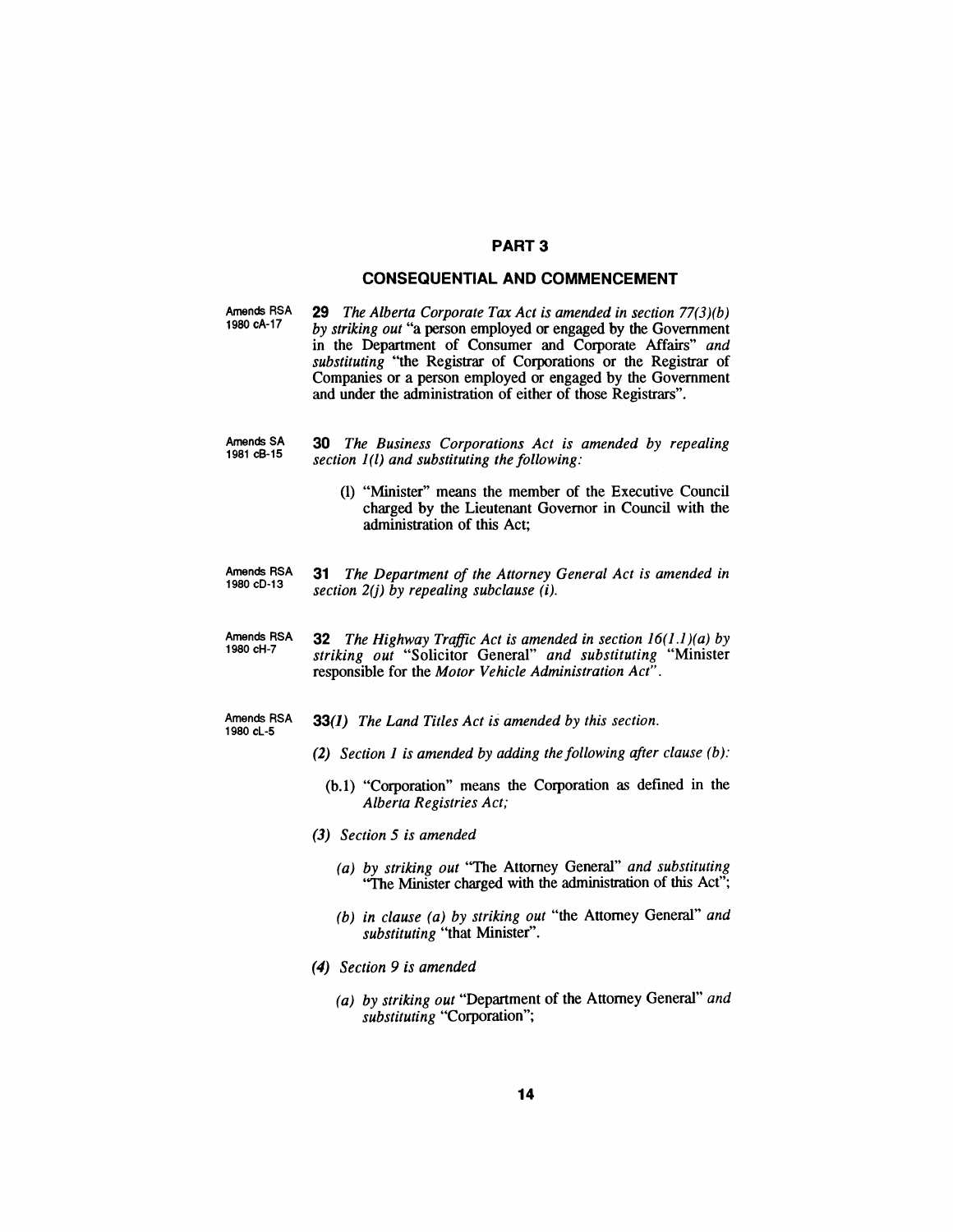*(b) by striking out* "Attorney General" *and substituting* "Minister charged with the administration of this Act".

*(5) Section* 15 *is amended by striking out* "Attorney General" *and substituting* "Corporation".

*(6) Section* 155 *is repealed and the following is substituted:*

Inspectors of transfers

**155** The Minister charged with the administration of this Act may appoint one or more inspectors of transfers, and the inspectors shall investigate any valuations the Registrar requires and report thereon, and shall perform any other duties the Minister may from time to time assign to them.

*(7) Section* 164 *is amended by striking out* "Attorney General" *and substituting* "Minister of Justice and Attorney General".

*(8) Section 170 is amended by striking out* "Attorney General" *wherever it occurs and substituting* "Minister charged with the administration of this Act".

*(9) Section* 172(5) *is amended by striking out* "Attorney General" *and substituting* "Minister of Justice and Attorney General".

1980 cL-8

Amends RSA 34(1) *The Law of Property Act is amended by this section.* 

*(2) Section* 31(4) *is amended by striking out* "Attorney General" *and substituting* "Minister charged with the administration of this Act".

- *(3) Section* 32 *is amended*
	- *(a) in subsection* (1) *by striking out* "Attorney General" *wherever it occurs and substituting* "Minister charged with the administration of this Act";
	- *(b) in subsection* (9) *by striking out* "Attorney General" *and substituting* "Minister charged with the administration of this Act".

Amends RSA<br>1980 cM-20

<sup>1980</sup> cM-20 **35** *The Motor Transport Act, RSA 1980 cM-20, is amended in section 15 by striking out* "Solicitor General, with the approval of the Minister" and *substituting* "Minister charged with the administration of the *Motor Vehicle Administration Act*, with the approval of the Minister charged with the administration of this Act",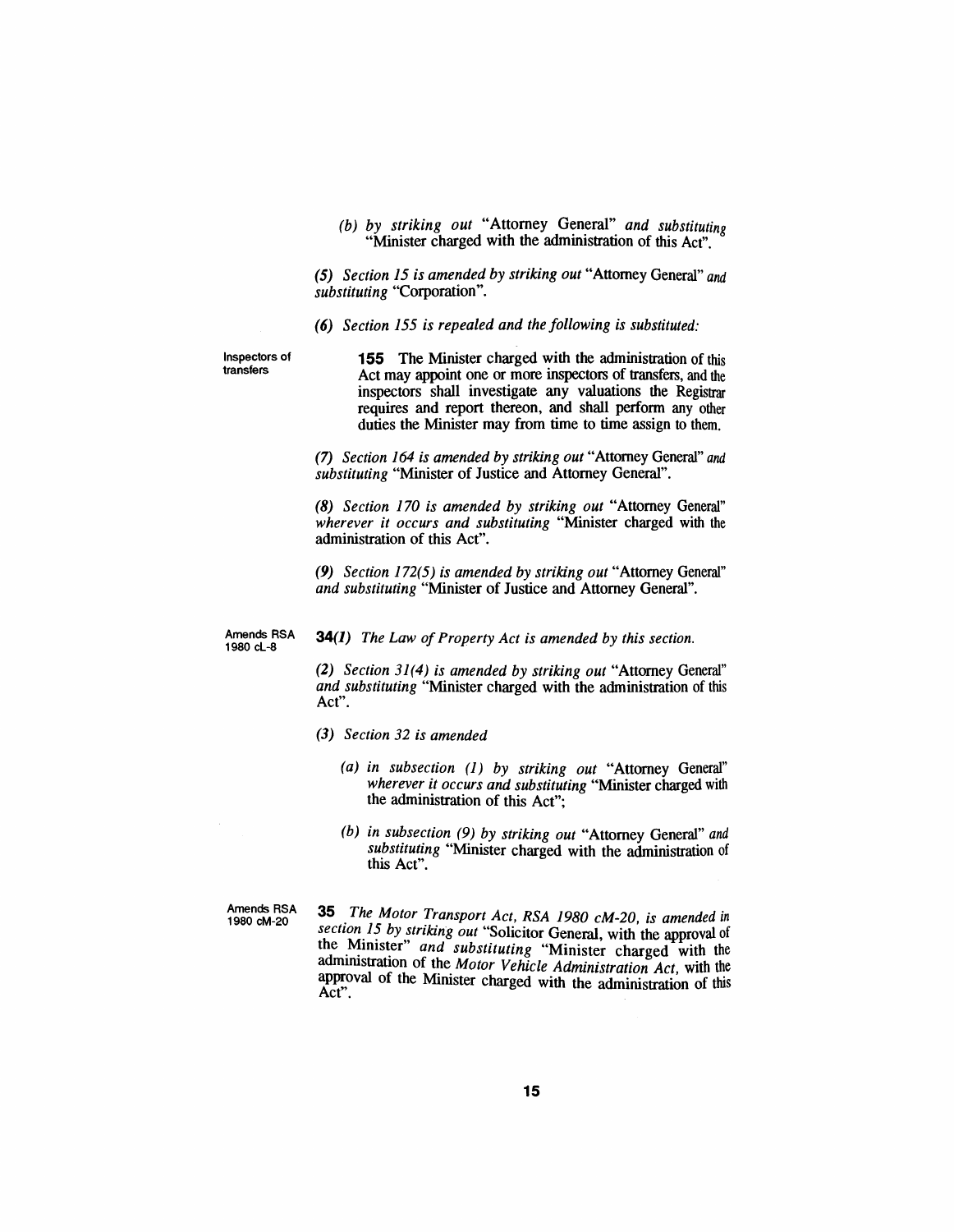Amends RSA 1980 cM-21 *36 The Motor Vehicle Accident Claims Act is amended in sections* 2, 3 *and* 5 *by striking out* "Solicitor General" *wherever it occurs and substituting* "Minister".

- Amends RSA 1980 cM-22 37(1) *The Motor Vehicle Administration Act is amended by this section.*
	- *(2) Section 1 is amended*
		- *(a) in clause* (i) *by striking out* "Solicitor General" *and substituting* "member of the Executive Council charged by the Lieutenant Governor in Council with the administration of this Act";
		- *(b) in clause (u) by striking out* "of the Deparunent of the Solicitor General".

*(3) Section 1O(1)(e) is amended by adding* "or a person licensed as a driver examiner pursuant to the regulations" *after* "an examiner".

- *(4) Section* 59 *is amended*
	- *(a) in subsection* (1) *by adding the following after clause (e):*
		- (e.O1) governing the charging of service charges with respect to services offered under this Act;
	- *(b) by adding the following after subsection* (2):
		- (3) The Minister may make regulations
			- (a) providing for the establishment of a system for the licensing of driver training schools and of driver examiners;
			- (b) specifying the activities authorized by the licences and respecting conditions for them;
			- (c) with respect to the licensing and conditions of licences of driver training schools and driver examiners,
				- (i) governing the operation of driver training schools;
				- (ii) governing qualifications, restrictions and prohibitions for licensees;
				- (iii) governing applications, testing and training for licensees;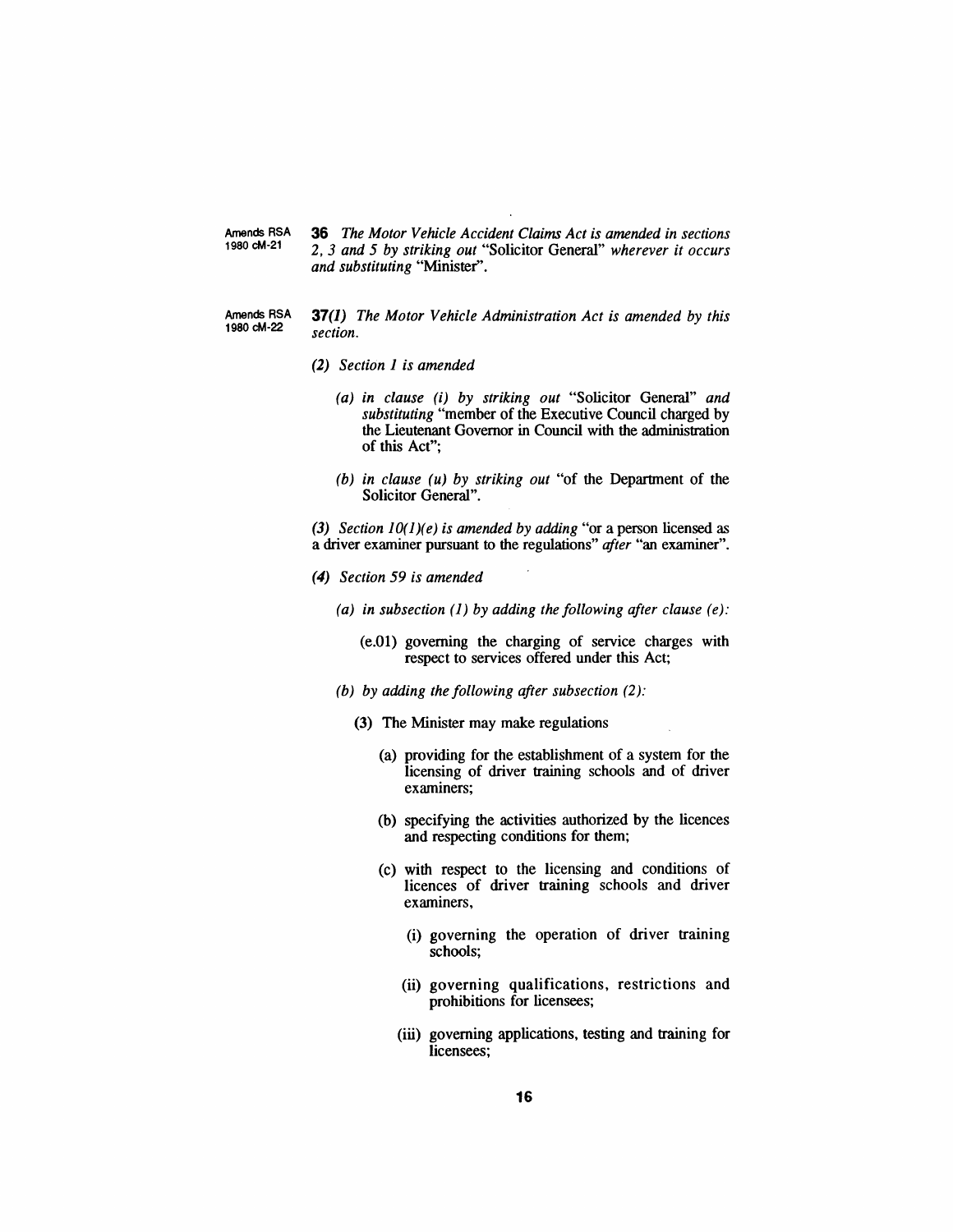- (iv) prescribing conditions for licensing generally or prescribing specific conditions in individual cases;
- (v) permitting the Registrar to develop policies regarding the conditions of licensing;
- (vi) governing terms of licences and terms of renewal;
- (vii) establishing the components and criteria for examination as to competency as a driver;
- (viii) governing investigations and inspections;
- (ix) governing suspensions, cancellations and reinstatements of licences;
- (x) governing the records to be kept by licensees and the reports to be submitted to the Registrar;
- (xi) establishing an advisory committee to advise the Minister regarding matters concerning driver training schools and driver examiners.
- (4) No person shall
	- (a) operate a driver training school unless licensed to do so;
	- (b) operate a driver training school except in accordance with the regulations:
	- (c) conduct driver examinations unless permitted to do so under the regulations;
	- (d) conduct driver examinations except in accordance with the regulations.

Amends RSA 1980 cO-4

- 38(1) *The Off-highway Vehicle Act is amended by this section.*
	- *(2) Section* 1*(1) is amended*
		- *(a) in clause (h) by striking out* "Solicitor General" *and substituting* "member of the Executive Council charged by the Lieutenant Governor in Council with the administration of this Act";
		- *(b)* in clause (o) by *striking out* "a member of the patrol division of the Department of the Solicitor General,";